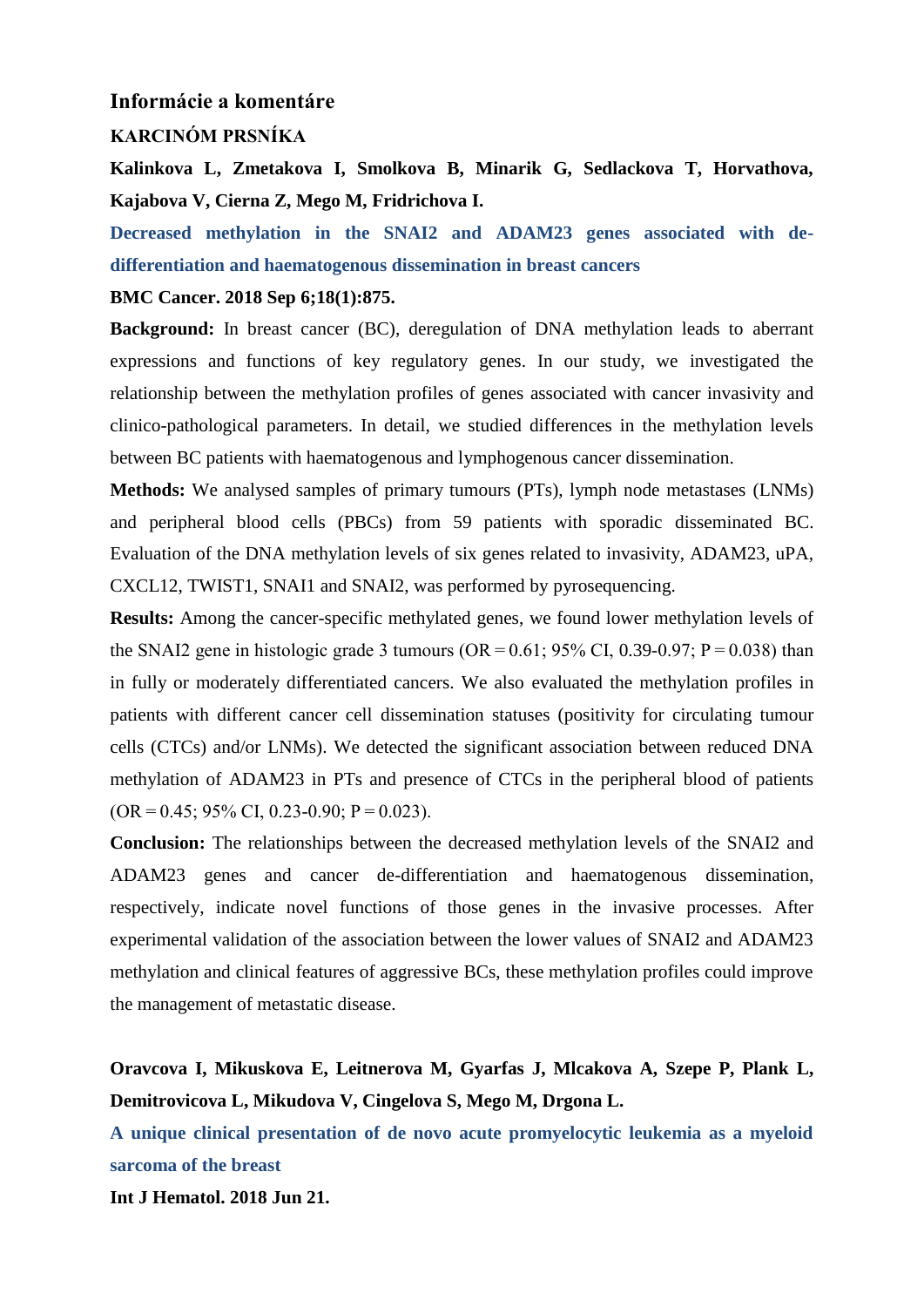Myeloid sarcoma is a rare presentation of acute leukemia as a solid tumor at various extramedullary sites. It may present concurrently, before or after the onset of systemic bone marrow leukemia. Unusual clinical localization may lead to misdiagnosis, or delayed diagnosis and treatment. We describe the first case, to our knowledge, of de novo myeloid sarcoma of the breast confirmed as acute promyelocytic leukemia. Immunohistochemical analysis, flow cytometry, fluorescent in situ hybridization analysis and molecular analysis using RQ-PCR of tissue samples should be routine in determining the correct diagnosis in this setting.

# **PODPORNÁ LIEČBA**

Robert-Gangneux F, Meroni V, Dupont D, Botterel F, Garcia JMA, Brenier-Pinchart MP, Accoceberry I, Akan H, Abbate I, Boggian K, Bruschi F, Carratalà J, David M, **Drgona L**, Djurković-Djaković O, Farinas MC, Genco F, Gkrania-Klotsas E, Groll AH, Guy E, Hirzel C, Khanna N, Kurt Ö, Junie LM, Lazzarotto T, Len O, Mueller NJ, Munoz P, Pana ZD, Roilides E, Stajner T, van Delden C, Villena I, Pelloux H, Manuel O.

**Toxoplasmosis in Transplant Recipients, Europe, 2010-2014**

#### **Emerg Infect Dis. 2018 Aug;24(8):1497-1504.**

Transplantation activity is increasing, leading to a growing number of patients at risk for toxoplasmosis. We reviewed toxoplasmosis prevention practices, prevalence, and outcomes for hematopoietic stem cell transplant (HSCT) and solid organ transplant (SOT; heart, kidney, or liver) patients in Europe. We collected electronic data on the transplant population and prevention guidelines/regulations and clinical data on toxoplasmosis cases diagnosed during 2010-2014. Serologic pretransplant screening of allo-hematopoietic stem cell donors was performed in 80% of countries, screening of organ donors in 100%. SOT recipients were systematically screened in 6 countries. Targeted anti-Toxoplasma chemoprophylaxis was heterogeneous. A total of 87 toxoplasmosis cases were recorded (58 allo-HSCTs, 29 SOTs). The 6-month survival rate was lower among Toxoplasma-seropositive recipients and among allo-hematopoietic stem cell and liver recipients. Chemoprophylaxis improved outcomes for SOT recipients. Toxoplasmosis remains associated with high mortality rates among transplant recipients. Guidelines are urgently needed to standardize prophylactic regimens and optimize patient management.

## **GASTROINTESTINÁLNE MALIGNITY**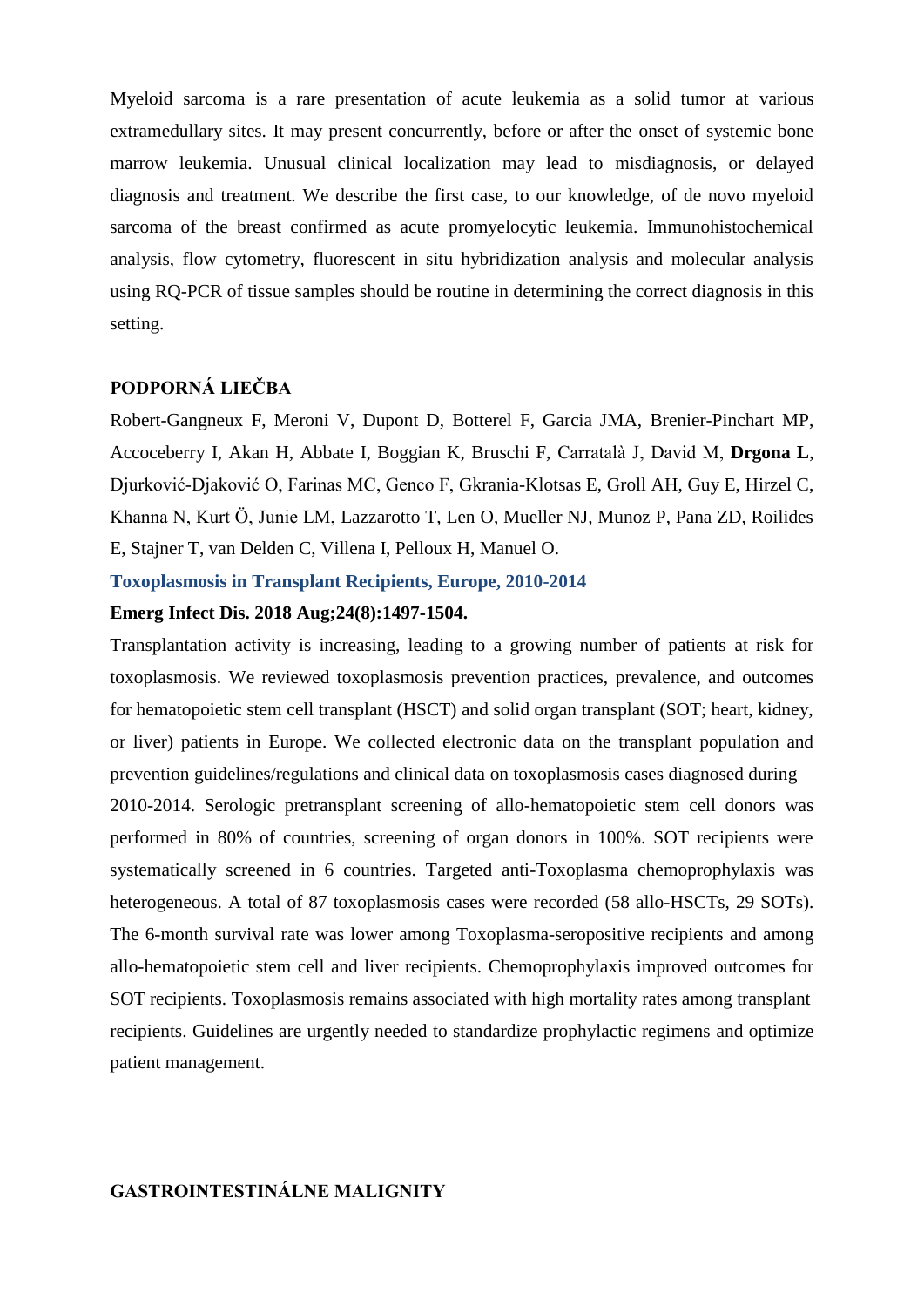Raymond E, Kulke M, Qin SK, Yu X, Schenker M, Cubillo A, Lou W, Tomasek J, Thiis-Evensen E, Xu JM, Croitoru A, Khasraw M, Sedlackova E, Borbath I, Ruff P, Oberstein P, Ito T, Jia L, Hammel P, Shen L, Shrikhande SV, Shen Y, **Sufliarsky J**, Khan G, Morizane C, Galdy S, Khosravan R, Fernandez K, Rosbrook B, Fazio N.

**Efficacy and Safety of Sunitinib in Patients With Well-Differentiated Pancreatic Neuroendocrine Tumours**

#### **Neuroendocrinology. 2018 Jul 10.**

**Background:** In a phase III study, sunitinib led to a significant increase in progression- free survival (PFS) vs. placebo in patients with pancreatic neuroendocrine tumours (panNETs). This study was a post-marketing commitment to support the phase III data.

**Methods:** In this ongoing, open-label, phase IV trial (NCT01525550), patients with progressive, advanced unresectable/metastatic, well-differentiated panNETs received continuous sunitinib 37.5 mg once daily. Eligibility criteria were similar to the phase III study. Primary endpoint was investigator-assessed PFS per Response Evaluation Criteria in Solid Tumours v1.0 (RECIST). Other endpoints included PFS per Choi criteria, overall survival (OS), objective response rate (ORR), and adverse events (AEs).

**Results:** Sixty-one treatment-naive and 45 previously treated patients received sunitinib. By 19 March 2016, 82 (77%) patients had discontinued treatment, mainly due to disease progression. Median treatment duration was 11.7 months. Investigator-assessed median PFS per RECIST (95% confidence interval [CI]) was 13.2 months (10.9-16.7): 13.2 (7.4-16.8) and 13.0 (9.2-20.4) in treatment-naive and previously treated patients, respectively. ORR (95% CI) per RECIST was 24.5% (16.7-33.8) in the total population: 21.3% (11.9-33.7) in treatment-naive and 28.9% (16.4-44.3) in previously treated patients. Median OS, although not yet mature, was 37.8 months (95% CI, 33.0-not estimable). Most common treatmentrelated AEs were neutropenia (53.8%), diarrhoea (46.2%), and leukopenia (43.4%).

**Conclusions:** This phase IV trial confirms sunitinib as an efficacious and safe treatment option in patients with advanced/metastatic, well-differentiated, unresectable panNETs,and supports the phase III study outcomes. AEs were consistent with the known safety profile of sunitinib.

# **GENITOURINÁRNE MALIGNITY**

Honecker F, Aparicio J, Berney D, Beyer J, Bokemeyer C, Cathomas R, Clarke N, Cohn-Cedermark G, Daugaard G, Dieckmann KP, Fizazi K, Fosså S, Germa-Lluch JR, Giannatempo P, Gietema JA, Gillessen S, Haugnes HS, Heidenreich A, Hemminki K, Huddart R, Jewett MAS, Joly F, Lauritsen J, Lorch A, Necchi A, Nicolai N, Oing C,